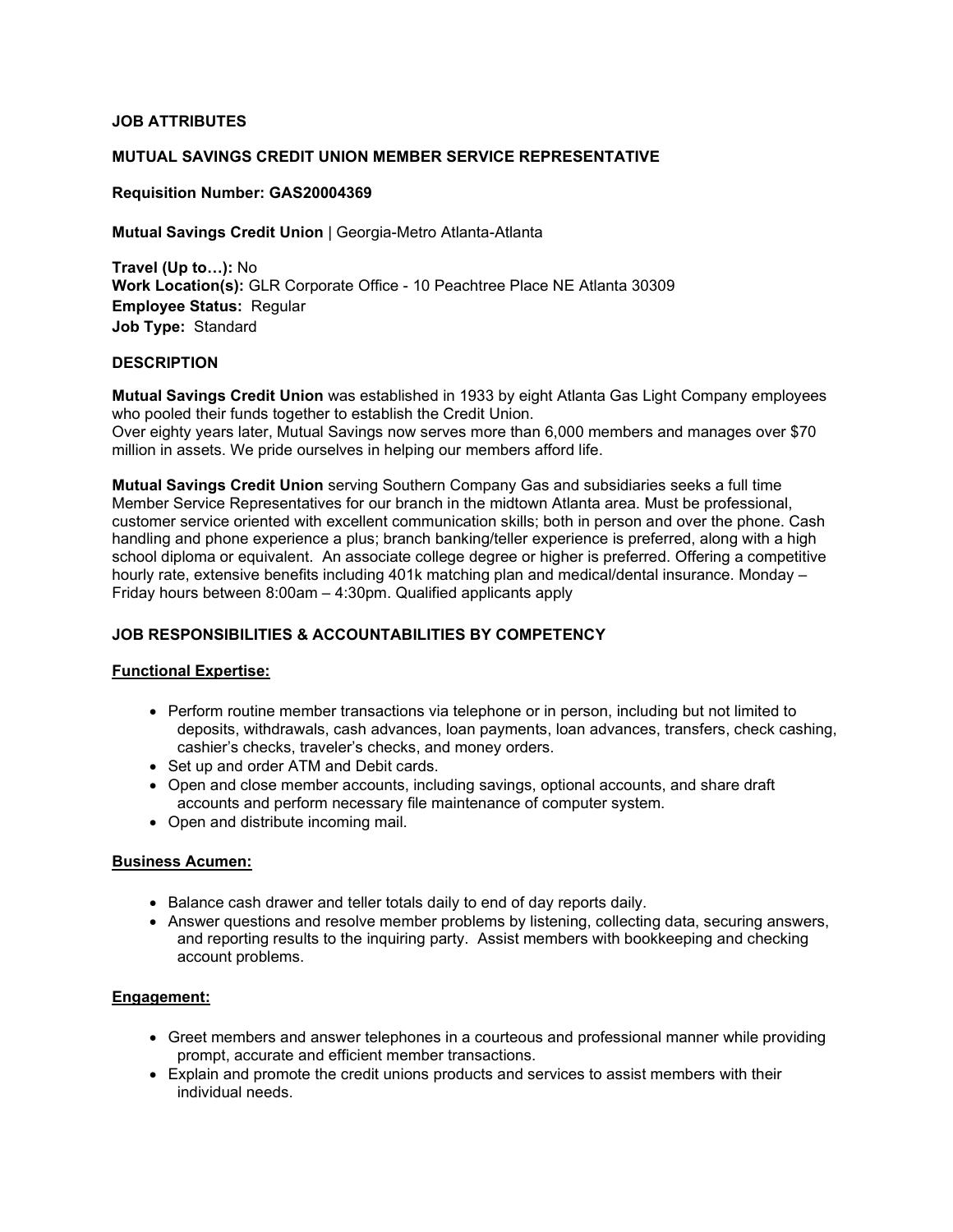• Promote and establish strong, positive, and productive working relationships at all levels within the organization.

# **Driving Results:**

- Maintain up-to-date and comprehensive knowledge on all credit unions products and services that are handled or promoted by the Member Service Representatives
- Maintain up-to-date and comprehensive knowledge on all related policies, procedures and regulations that pertain to the Member Service Represented job.

#### **QUALIFICATIONS**

#### **Education, Certifications/Licenses**: **Required:**

• High School diploma or equivalent

# **Preferred:**

• Associate college degree or higher

# **Related Work Experience:**

**Preferred:**

- Cash handling and phone experience; Prior member service experience/cash handling experience
- Applicant may possess a combination of equivalent education and work experience.

# **Specific Skills & Knowledge:**

**Required:** 

• Excellent communication skills both in person and on the phone, accuracy and attention to detail, ability to be a team player and contribute to a team environment.

#### **Preferred:**

• Sales and service skills, relevant computer skills

#### **Working Conditions/Physical Requirements:**

• Light lifting

#### *Disclaimer:*

*This information describes the general nature and level of work performed by employees in this job. The description is not designed to be a comprehensive inventory of duties, responsibilities and qualifications required in the job. Reasonable accommodations may be made to qualified disabled individuals for performance of essential duties and responsibilities*

**Southern Company Gas** provides for the energy needs of millions of U.S. households and businesses. As the largest natural gas-only distribution company in the United States, with more than 150 years of history behind us, we're working to ensure that Americans have access to an abundant, safely delivered supply of natural gas for decades to come. We offer our customers a wide range of energy services under